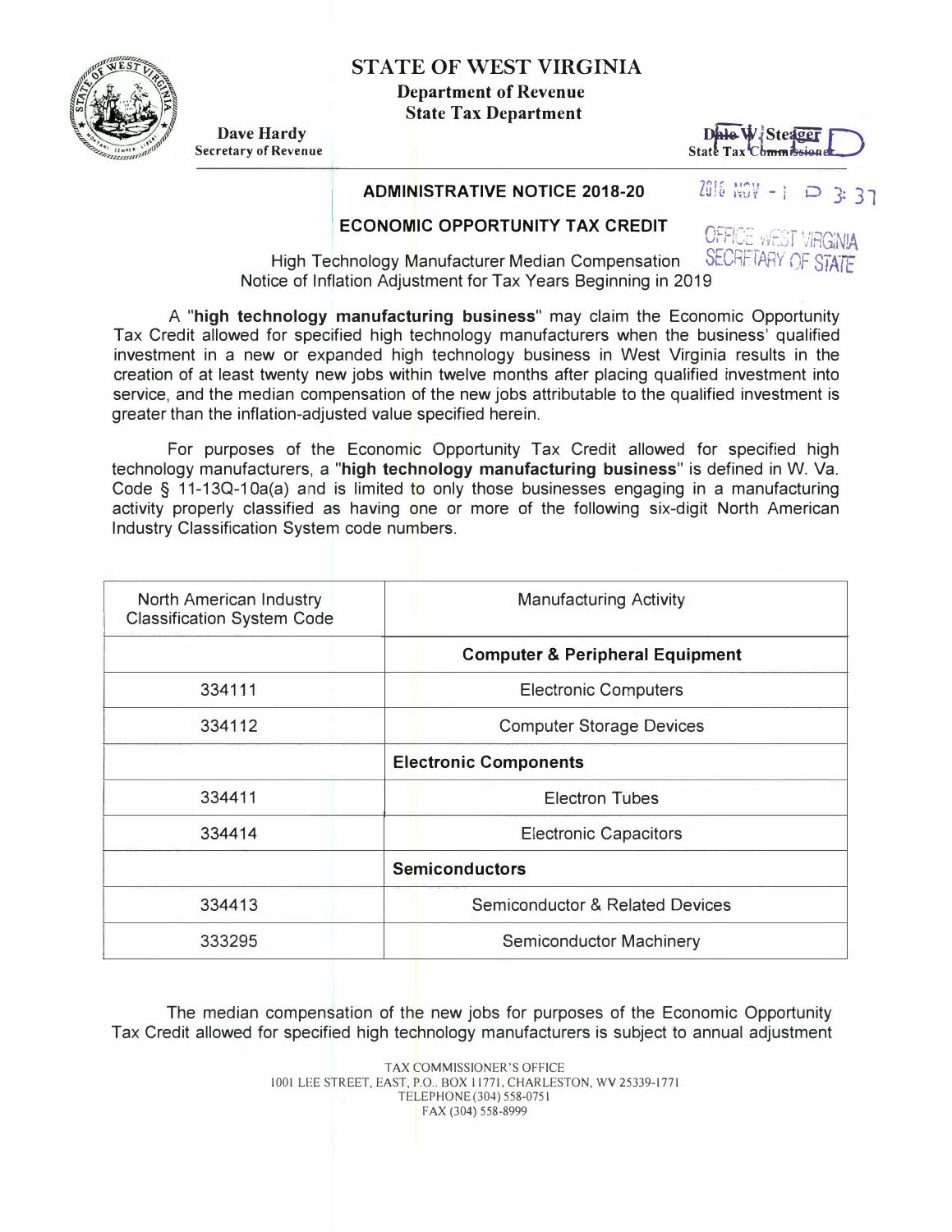#### Administrative Notice 2018-20 Page 2

for inflation. This adjustment is determined by the State Tax Commissioner using the methodology described in subsection 11-13Q-10a(c)(3). The 2019 inflation adjustment factor is based on the percentage by which the Consumer Price Index (CPI) for calendar year 2018 exceeds the CPI for calendar year 2007. For this purpose, the CPI for any calendar year is the average of the Federal Consumer Price Index for the twelve-month period ending on August 31st of such calendar year (W. Va. Code§ 11-13Q-10a(c)(3)(C)).

The CPI for 2018 is 249.280 and the CPI for 2007 is 204.873. Based on these figures, the inflation adjustment factor, for purposes of W. Va. Code§ 11-13Q-10a(c)(3), for tax years beginning in calendar year 2019, is 1.216757577.

Accordingly, for tax years beginning during calendar year 2019:

The required median compensation of new jobs attributable to the qualified investment for purposes of the Economic Opportunity Tax Credit allowed for specified high technology manufacturers is fifty-four thousand seven hundred fifty dollars (\$54,750). The inflation increase is rounded to the lowest multiple of fifty dollars under W. Va. Code§ 11-13Q-10a(c)(3)(D).

A summary of the applicable inflation-adjusted specified high technology manufacturer median compensation criteria, by calendar year, for tax years beginning in such years, follows:

| <b>Median</b><br><b>Compensation</b> |  |  |
|--------------------------------------|--|--|
| \$45,000                             |  |  |
| \$46,900                             |  |  |
| \$47,000                             |  |  |
| \$47,650                             |  |  |
| \$48,850                             |  |  |
| \$50,100                             |  |  |
| \$50,950                             |  |  |
|                                      |  |  |

#### **CRITERIA**